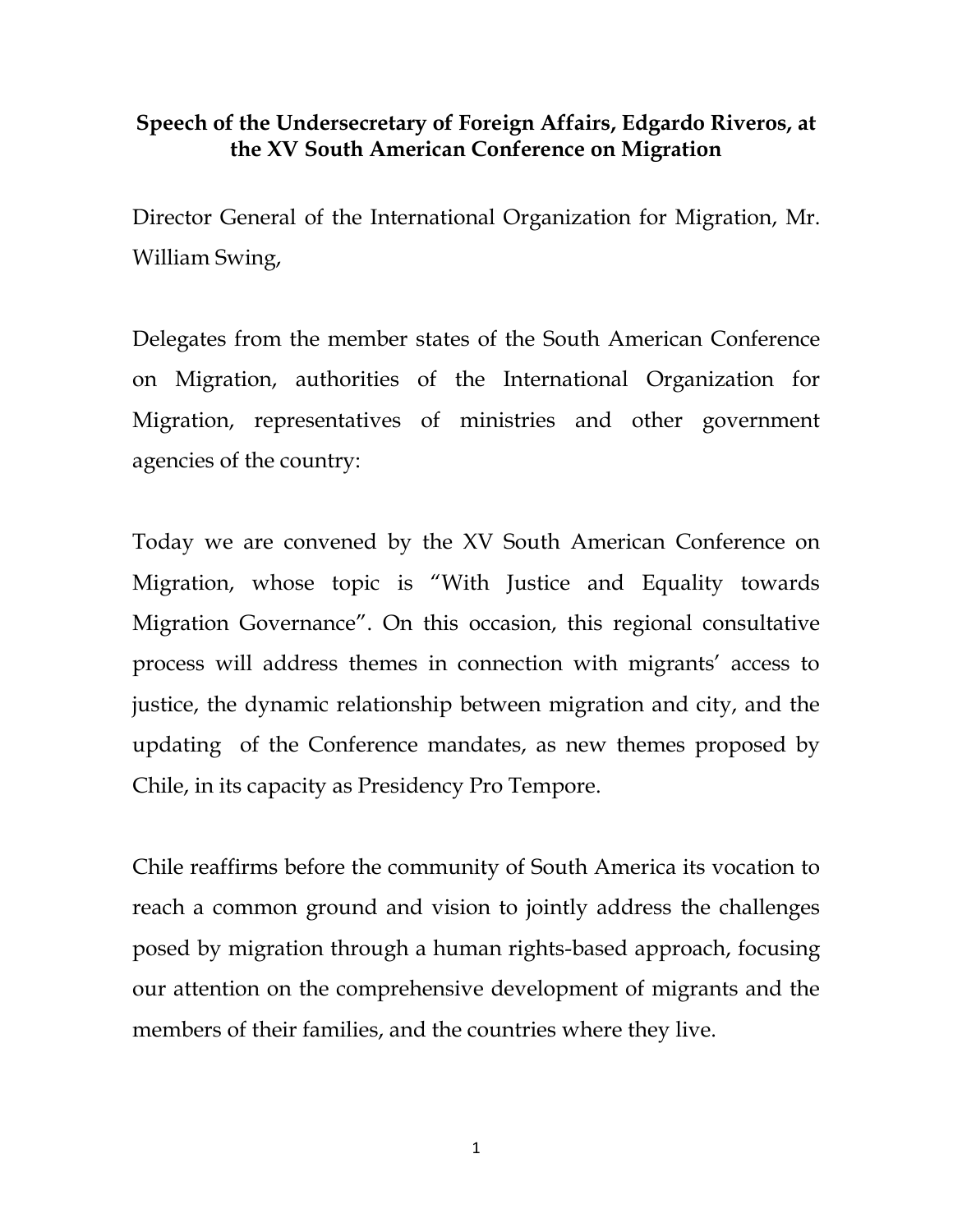Over the past few years, international migration has gained significant relevance both in the mass media and in academic and governmental environments, considering the complex reality we are facing nowadays.

Large humanitarian crises have forced thousands of people to migrate from their countries of origin in search of security, peace, and new opportunities across the globe.

Based on figures from the International Organization for Migration (IOM) from 2013, there are about 232 million migrants. For 2050, a total of 405 international migrants is estimated, which calls for building effective and efficient migration management and coordination mechanisms at the global, regional, and national level.

Said figures will probably change over the coming years, considering the crises and situations of forced human mobility which in the past few weeks have produced painful images of families desperately trying to flee from the chaos reigning in their countries of origin to find security in the Old Continent.

We take this opportunity to express our solidarity with the families of the victims and all the people who have been forced to leave their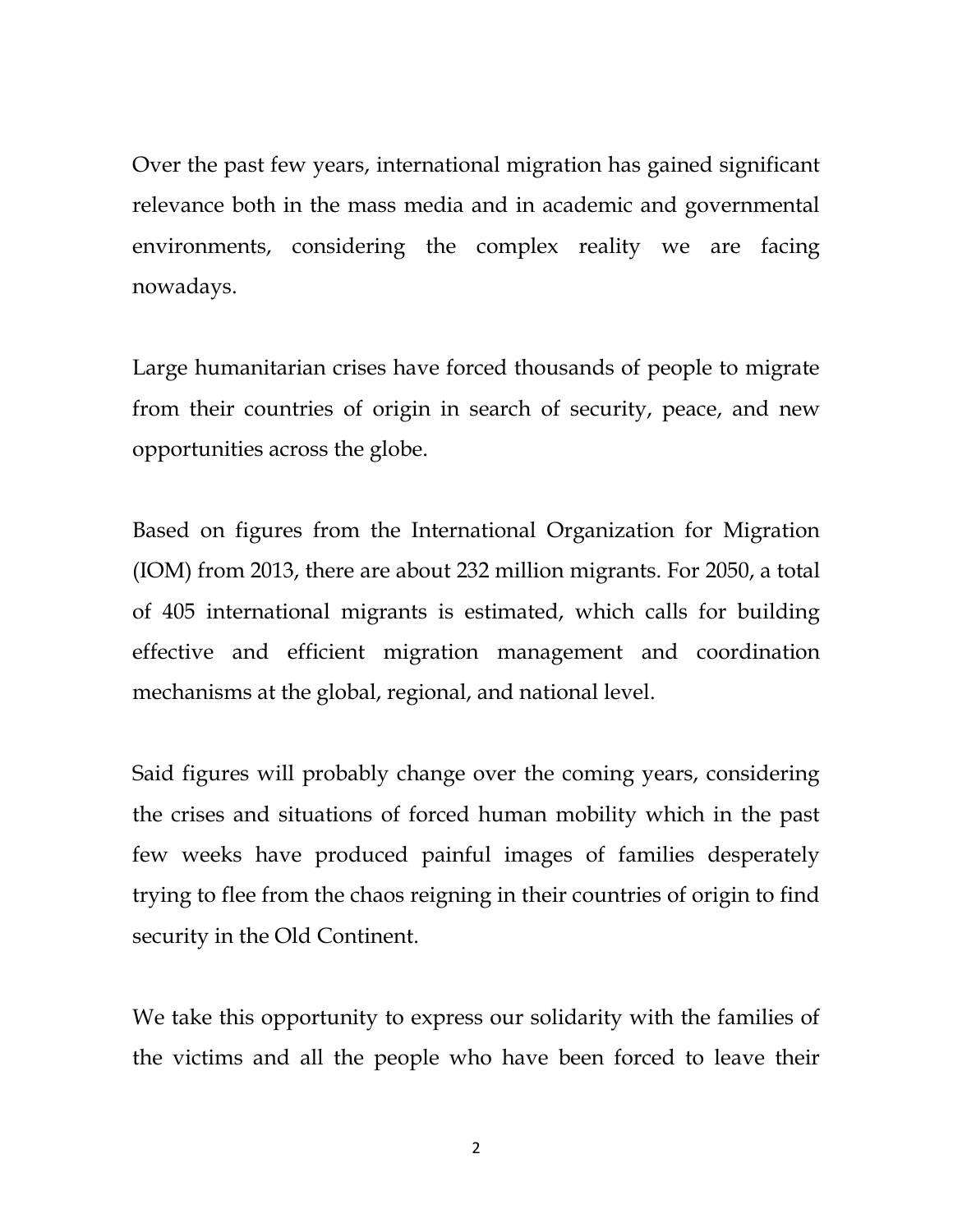countries in search of peace and security for their families, assuming great risks. For it is mankind itself that has drowned, efficient and long-lasting responses are required.

At this very moment, Europe is facing highly complex times, considering that, based on UNHCR figures, only in 2015 more than 300 thousand people have risked their lives to cross the Mediterranean, of which more than 2,600 died during the crossing, including little Aylan, whose story and image went all over the world and shocked us.

We are in the presence of a refugee crisis, rather than just a migration phenomenon, considering that a large number of the people who decide to leave their country are doing it in an attempt to save their lives.

The aforesaid helps us establish a clear difference. A refugee is a person who flees armed conflict or persecution. A migrant is someone who decides to move, not because of direct persecution or death threat, but to improve their life based on better job and education opportunities, to join their family, among other reasons. However, certain processes can be called "mixed", as both factors concur.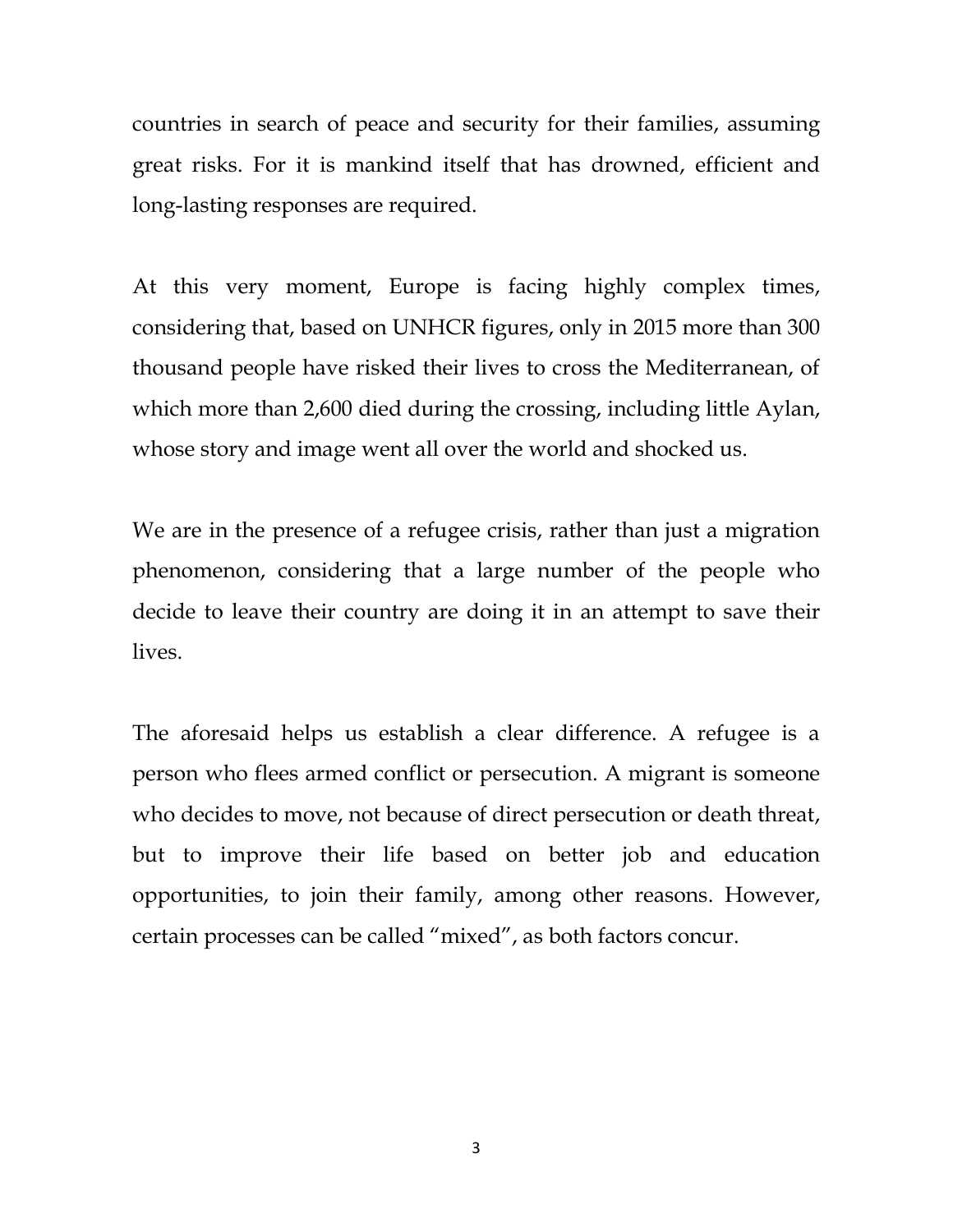The aforementioned situation involving a progressive increase in migration flows is highly complex, in terms of both human rights and the challenge posed to the countries of destination of those people.

Said challenge is the result of the tension existing between people's right to settle where they choose and States' right to limit or regulate harbouring conditions based on their sovereignty, which tension becomes even stronger when events of humanitarian crisis, like the ones previously mentioned, take place.

From a future migration reality perspective, it is critical for this issue to get included in the United Nations Post-2015 Agenda, a space where the Human Rights approach should consolidate and be projected as an indisputable key principle for migration issues.

The American continent is not alien to the challenges posed by migration flows outside and within the region and between regions. According to IOM, there are around 57.5 million migrants through the continent, of which 50 million are in North America and the remaining ones in countries that are members of the Community of Latin American and Caribbean States (CELAC, by its Spanish acronym).

In our country, we have seen an exponential increase in immigration since the middle of the 19<sup>th</sup> century, a time when the number of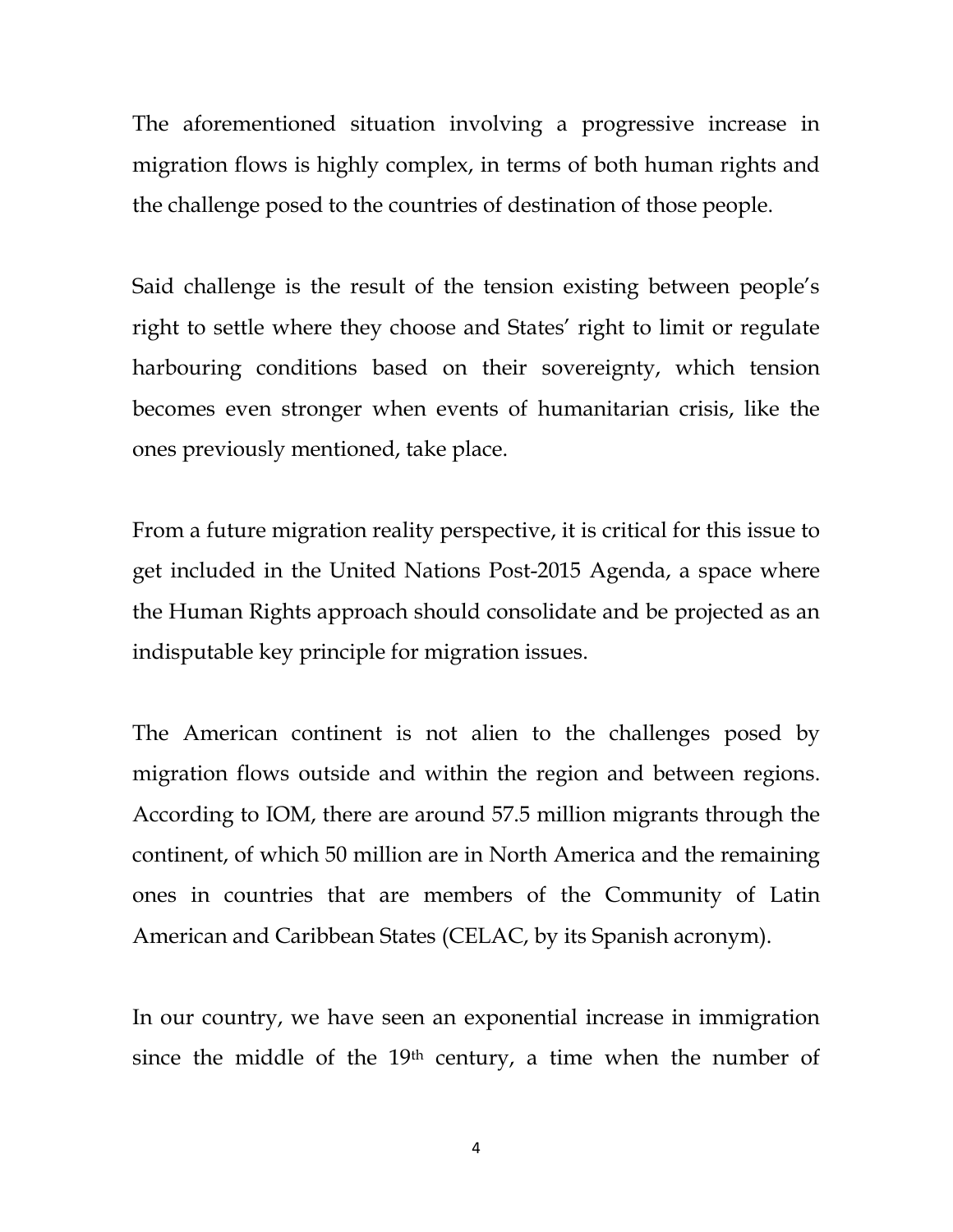immigrants in Chile fell short of 20 thousand people, exceeding 132 thousand in the  $20<sup>th</sup>$  century, and reaching about  $477$  thousand nowadays.

In addition, from the emigration side, our nationals living abroad amount to 900 thousand people approximately, based on records of the Directorate for Chilean Communities Abroad (DICOEX, by its Spanish acronym), with whom multiple challenges remain to be addressed in terms of establishing links, partnerships, and cooperation for the development of Chile.

The aforesaid has been included and planned in the 2014-2018 Governance Programme of President Michelle Bachelet. Under said Programme, international migration is conceived among the priorities of the foreign policy of Chile. From this perspective, three areas that penetrate the national migration policy, regulations and institutional structure in their current process of definition and implementation have been assumed:

The application of the international instruments on Human Rights and the rights of migrants and the members of their families, ratified and accessed by Chile;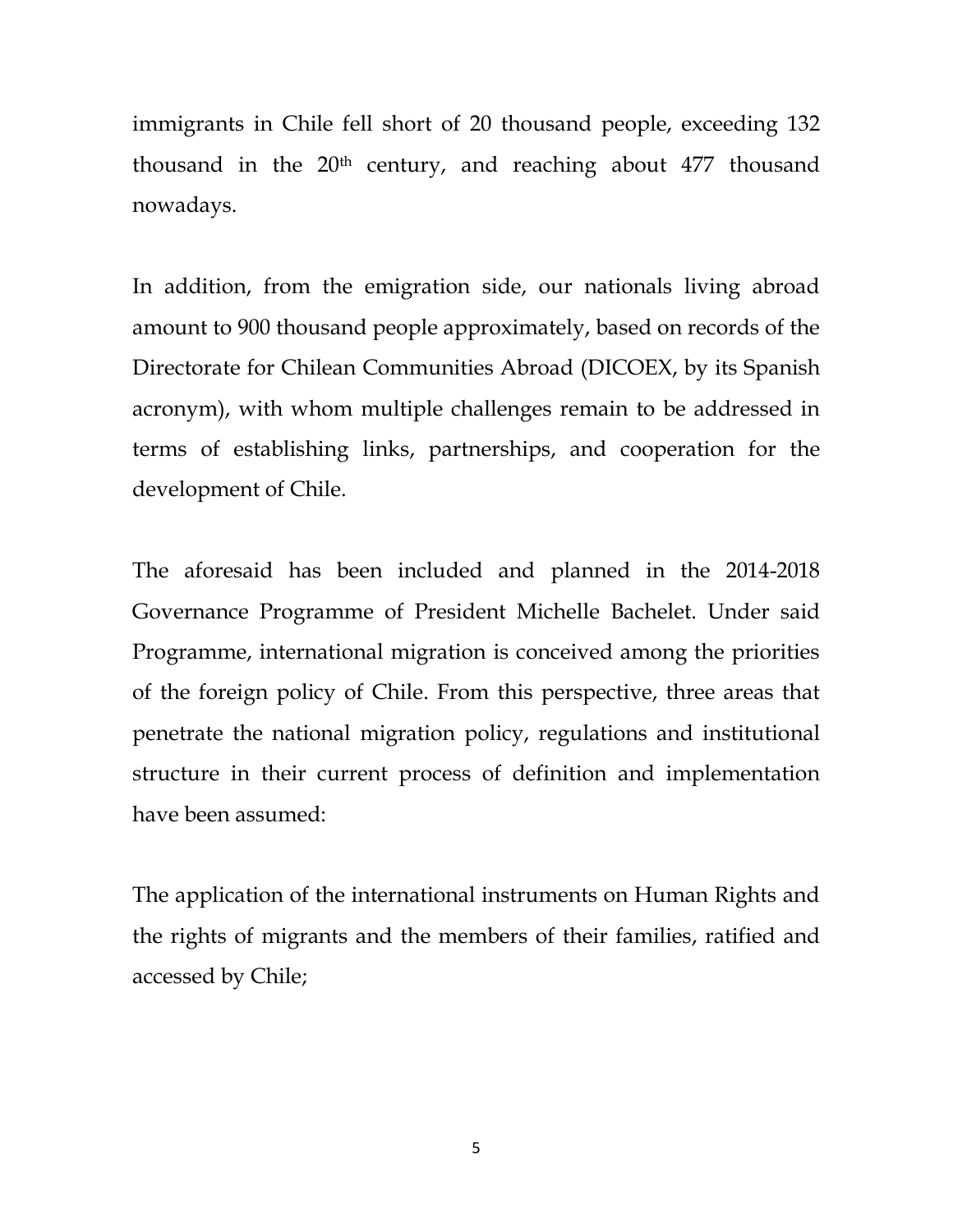The principles and guidelines agreed at the South American Conference on Migration (SACM);

An active role of Chile in terms of actions related to human resettlement, regular residence, protection of victims of smuggling and trafficking in persons, and migrants' rights, among others.

To crystallise the aforementioned areas in practice, the following criteria have been established to address them:

First, the updating and modernization of the regulations applied to migration processes in the country, consolidating the access to rights and reforming the visa regime and the current institutional structure related to migration.

Second, the design and implementation of a policy for establishing links and a participatory relationship with nationals living abroad, and encouraging their civic participation through their right to vote.

Finally, the design and implementation of public policies for different international instruments for migration governance, multicultural integration, the enforcement of rights and their participation in the development of migrants.

6